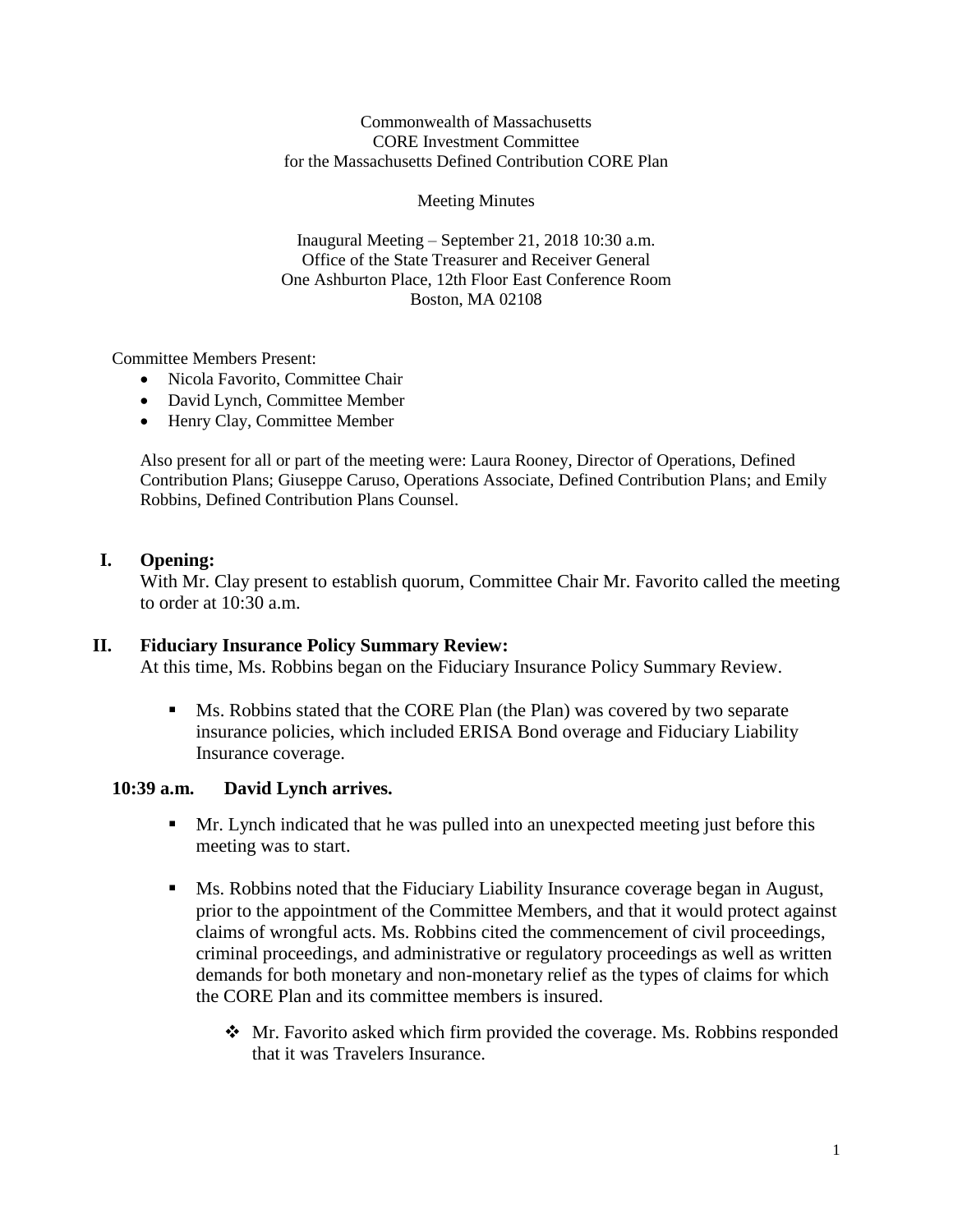- $\triangle$  Mr. Favorito asked about the coverage limits. Ms. Robbins responded that it was \$1 million annually, and that an addition \$1 million in additional defense coverage was added to the policy as well. Ms. Robbins cited situations where litigation costs can often outweigh damages as the reasoning behind this decision, and noted that the topic was also discussed with Treasury General Counsel Sarah Kim.
- ❖ Mr. Lynch asked what the coverage premium was. Ms. Robbins responded that it was approximately \$6,000. Mr. Lynch asked who was covered under this policy. Ms. Robbins responded that the coverage extended to any Plan staff, Statutory Committee Members, Investment Committee Members, and anyone working in a fiduciary capacity on behalf of the Plan.
- ❖ Mr. Lynch asked if coverage could be reviewed annually. Ms. Robbins responded that coverage was usually obtained annually via Risk Placement Services and that they would send notice prior to the expiration of the policy, at which time it could be reviewed for potential changes or additional coverage.
- $\mathbf{\hat{P}}$  Mr. Favorito asked if there were any other bids. Ms. Robbins responded that it was obtained through the Treasury's contract with Risk Placement Services.

With no further questions, Mr. Favorito thanked Ms. Robbins.

Mr. Favorito then asked if it would be possible to bring plan statistics, such as total assets, participants, and participating nonprofits, amongst other data, to future meetings for review. In response, Mr. Lynch provided a copy of this information in the form of an organizational enrollment summary Mr. Lynch had created using the Plan's organizational enrollment checklist spreadsheet.

Mr. Favorito also asked if it would be possible to have Empower Retirement, recordkeeper of the Plan, provide quarterly operational updates with either a presentation before the Committee or, if unable to attend, a summary report. Mr. Lynch responded that he would refer back to Empower Retirement on their future availability.

# **III. Fund Performance Review:**

At this time, Mr. Lynch distributed the Aon Hewitt Quarterly Investment Review, Second Quarter 2018, and Aon Hewitt Governance Overview to the Committee Members. Mr. Lynch noted that while Aon Hewitt was unable to attend the Committee Meeting today, they would attend future Committee Meetings to present the Fund Performance Review.

Before the Fund Performance Review, Mr. Lynch directed the Committee to the CORE Plan organization enrollment summary. Mr. Lynch stated that the chart provided a brief synopsis of the organizations who have elected to join CORE.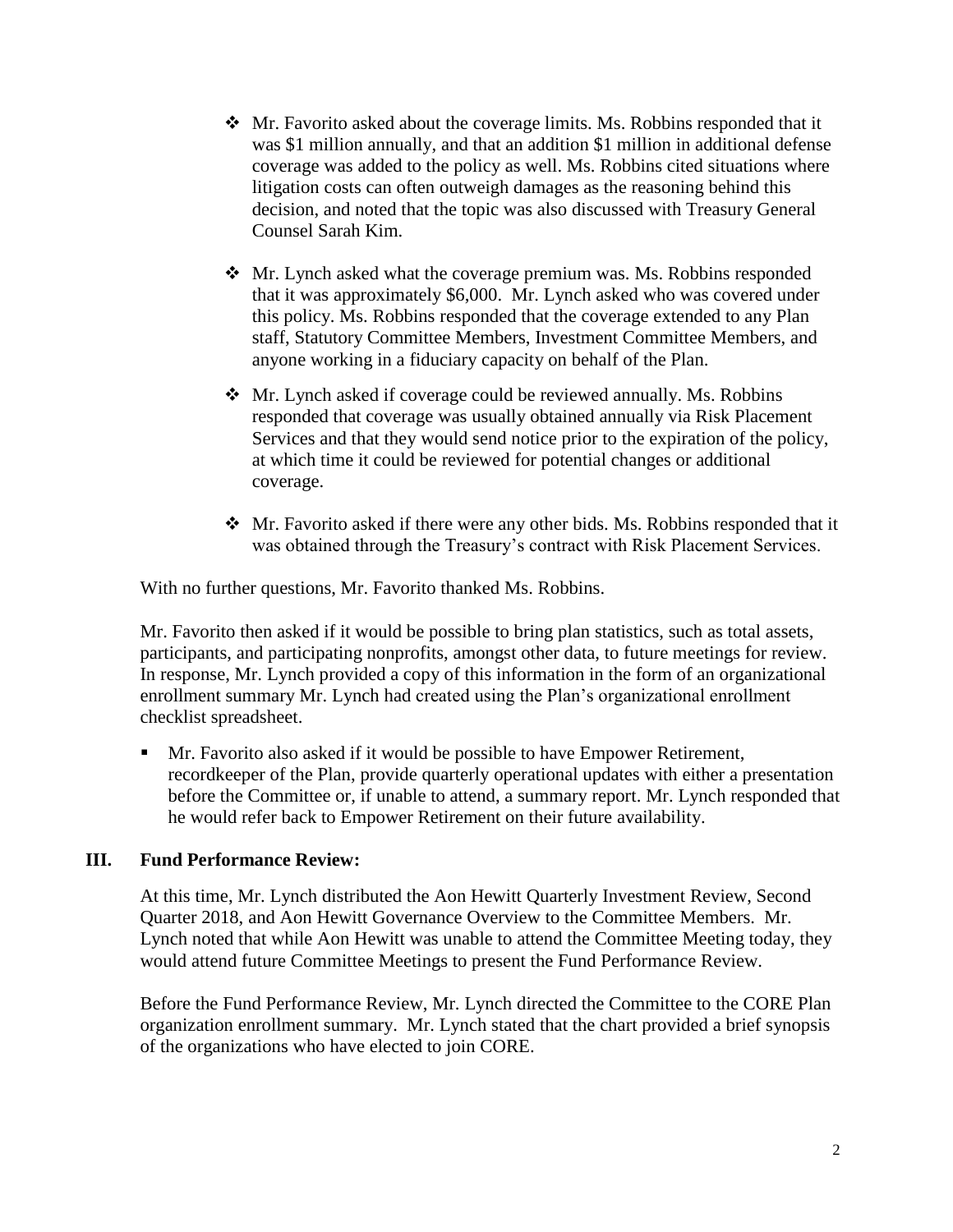- Mr. Lynch stated that 34 nonprofit employers have adopted the CORE Plan. Mr. Lynch noted that of these 34 nonprofit employers, 31 had no prior retirement plan and were enrolled as a start-up plan. Of the 3 remaining employers to join the CORE Plan, Mr. Lynch stated that one employer transitioned to the CORE Plan from a prior 401(k) plan, with over \$1 million in total assets. Mr. Lynch also noted that the remaining two employers were previously enrolled in 403(b) plans, and that those accounts were being transferred over via individual participant account rollovers.
- Mr. Lynch voiced his appreciation that the majority of employers, 18, had chosen the Safe Harbor Matching Contribution election, while an additional 7 employers chose the Safe Harbor Non-Elective Contribution option.
	- ❖ Mr. Favorito asked if Mr. Lynch knew of the previous recordkeepers for the employers transitioning to the Plan. Mr. Lynch responded Lincoln Financial was the previous provider for one organization's prior 401(k) plan. Mr Lynch stated that he would confirm who the providers were for the 403(b) plans.
	- ❖ Mr. Favorito asked what the current statistics were as pertains to employees covered by the Plan. Mr. Lynch responded that, as of September 20, 2018, the 34 employers covered just over 220 eligible employees. Mr. Caruso noted that over 110 participants had assets in the Plan, with several still in the autoenrollment opt-out period.

At this time, Mr. Lynch directed the Committee to the Quarterly Investment Review.

- Mr. Lynch stated that total plan assets were over \$1.3 million at the end of second quarter, and that assets had risen to over \$1.7 million as of September 20, 2018. Mr. Lynch also noted that nearly all assets were currently allocated to the CORE Target Date Funds, which serve as the qualified default investment alternative for the Plan.
- Mr. Lynch continued with investment performance. Mr. Lynch noted that the historical fund performances through end of second quarter were limited to only five months thus far, and that most assets were held within the CORE 2020, 2025, and 2030 vintages.
	- ❖ Mr. Favorito asked how the CORE Target Date Funds were being compared beyond their custom CORE Retirement Benchmark, such as comparison to other products in the market. Mr. Lynch responded that peer universe comparisons would be provided by Aon Hewitt at future meetings, and that this would provide a comparison against target date fund products from State Street, T. Rowe Price, Vanguard, and BlackRock, amongst others.
- On the topic of fund fees, Mr. Lynch stated that the listed expense ratios were inclusive of the investment manager fee, a 10 bp accrual for the 3(38) investment consultant services, and a 1 bp accrual for directed trustee services.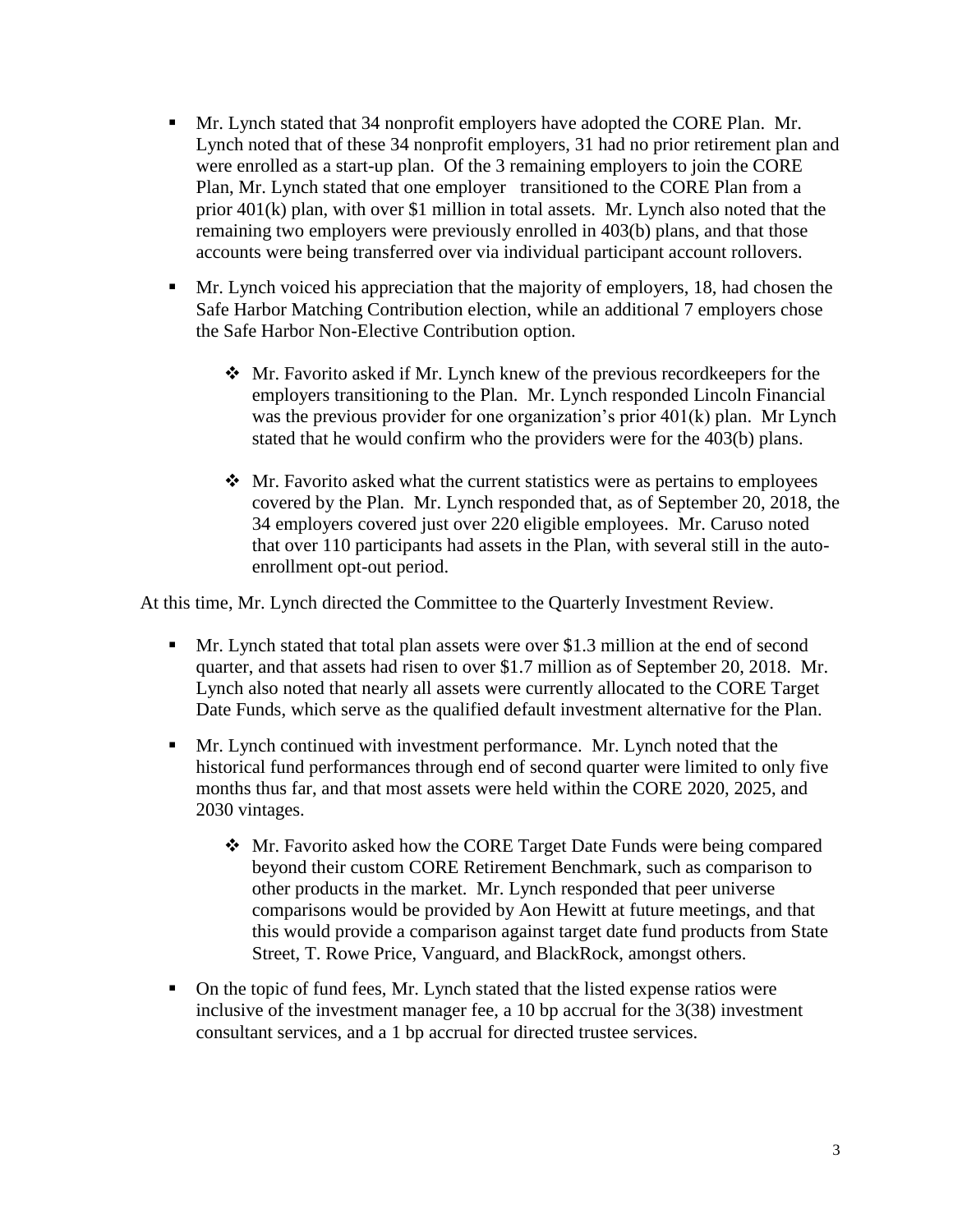- ❖ Mr. Clay asked how the fees compared to the peer universe. Mr. Lynch responded that the fund expense ratios were either in line or below the median expense ratio of their peer equivalent funds.
- **IF** Mr. Lynch continued that, in addition to  $3(38)$  investment consultant services, Aon Hewitt would be providing support to the Committee in matters of compliance and fiduciary training. Mr. Lynch noted that these services were offered during the procurement process. Ms. Robbins continued and stated that this was a great opportunity to take advantage of these services, and that a future fiduciary training session with Aon Hewitt can be scheduled.
	- ❖ Mr. Favorito asked if the Committee, in addition to an initial training, should consider future trainings on an annual basis. Mr. Clay agreed that this would be appropriate. Ms. Rooney responded that Aon Hewitt had recommended trainings every two years. Mr. Lynch continued and noted that Aon Hewitt could also provide an update of relevant matters on an annual basis.
	- ❖ Mr. Favorito asked if the fiduciary training could be held at a Committee Meeting. Ms. Robbins responded that, per the recommendation of Aon Hewitt, the initial training session would take at least two hours. Mr. Favorito asked if the training session could be scheduled around the time of the next Committee Meeting. Ms. Rooney responded that they would work with Aon Hewitt to see if this could be possible.

With no further questions, Mr. Favorito thanked Mr. Lynch for the presentation.

### **IV. Investment Policy Statement Review:**

At this time, Mr. Lynch directed the Committee members to the Investment Policy Statement for review.

- Mr. Lynch asked if the Committee members had any questions or comments on the Investment Policy Statement. Mr. Favorito asked if there had been any changes on the Investment Policy Statement since the initial review. Mr. Lynch responded that the current version, dated October 31, 2017, was the initial Investment Policy Statement for the Plan.
	- ❖ Mr. Favorito asked if the Investment Policy Statement was available publicly. Mr. Lynch responded that while it was not posted publicly, it is a public document and available upon request.
- **■** Ms. Robbins continued and noted that the Investment Policy Statement states that Committee members would review and monitor the performance of the OCIO, Aon Hewitt, and based on the recommendations of the OCIO, would periodically review the provisions of the Investment Policy Statement. Ms. Robbins stated that Aon Hewitt recommended an annual review.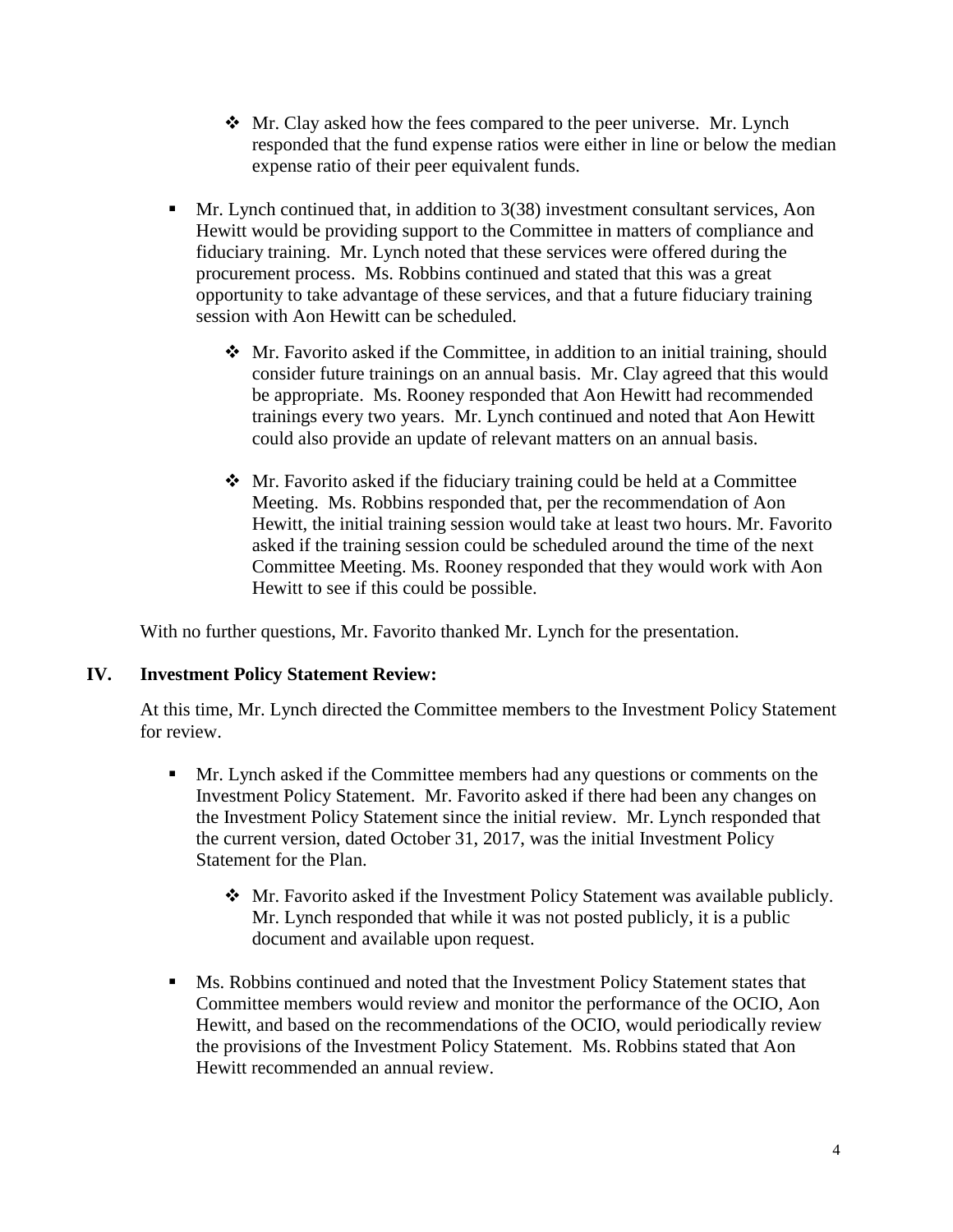- ❖ Mr. Favorito asked if a schedule could be created to ensure regular reviews of different topics, such as fund performance, fiduciary insurance policy, and the Investment Policy Statement, at each future quarterly Committee Meeting. Ms. Robbins responded that this could be organized.
- ❖ Mr. Favorito asked if any action was required on the Investment Policy Statement. Ms. Robbins responded that if the Committee members were comfortable with the current version, they could proceed with a vote to approve.
- **Mr. Lynch, in reference to the Custom Target Date Funds section, stated his concern** regarding Aon Hewitt and its current position as both OCIO and glidepath services provider. Mr. Lynch questioned if this could be perceived as a potential conflict of interest, and stated his concern given recent lawsuits against Aon Hewitt regarding the Lowe's Companies 401(k) plan. However, Mr. Lynch noted that unlike the situation with Lowe's, Aon Hewitt was not advising on the use of Aon Hewitt's proprietary target date funds for the Plan and are applying their glidepath design for the custom suite of target date funds.
	- ❖ Mr. Lynch asked the Committee members if it would make sense to consider unbundling glidepath services from the OCIO contract and have Aon contract with a third-party. Mr. Clay agreed.
	- ❖ Mr. Lynch noted that, in the OCIO contract negotiations, the glidepath services were provided by Aon Hewitt as part of their overall fee structure, and that contracting with a third-party for glidepath services would likely add an additional fee to each target date fund.
	- ❖ Mr. Favorito asked if there was any separation between the OCIO services and the glidepath services within the internal structure of Aon Hewitt. Mr. Lynch could not confirm but responded that they would communicate the Committee's concerns and ask Aon Hewitt to elaborate on this structure at the next Committee Meeting. Mr. Clay agreed.

# **11:36 a.m. Henry Clay departs.**

❖ Mr. Favorito noted his concerns as well but stated that the Committee members should wait to hear from Aon Hewitt at the next Committee Meeting prior to any decisions. Mr. Lynch agreed.

# **V. Miscellaneous**

■ On the topic of litigation against Aon Hewitt, Mr. Favorito asked that Plan staff stay informed and monitor any new developments regarding the lawsuits, as well as any potential impact it may have on the Plan. Mr. Lynch agreed.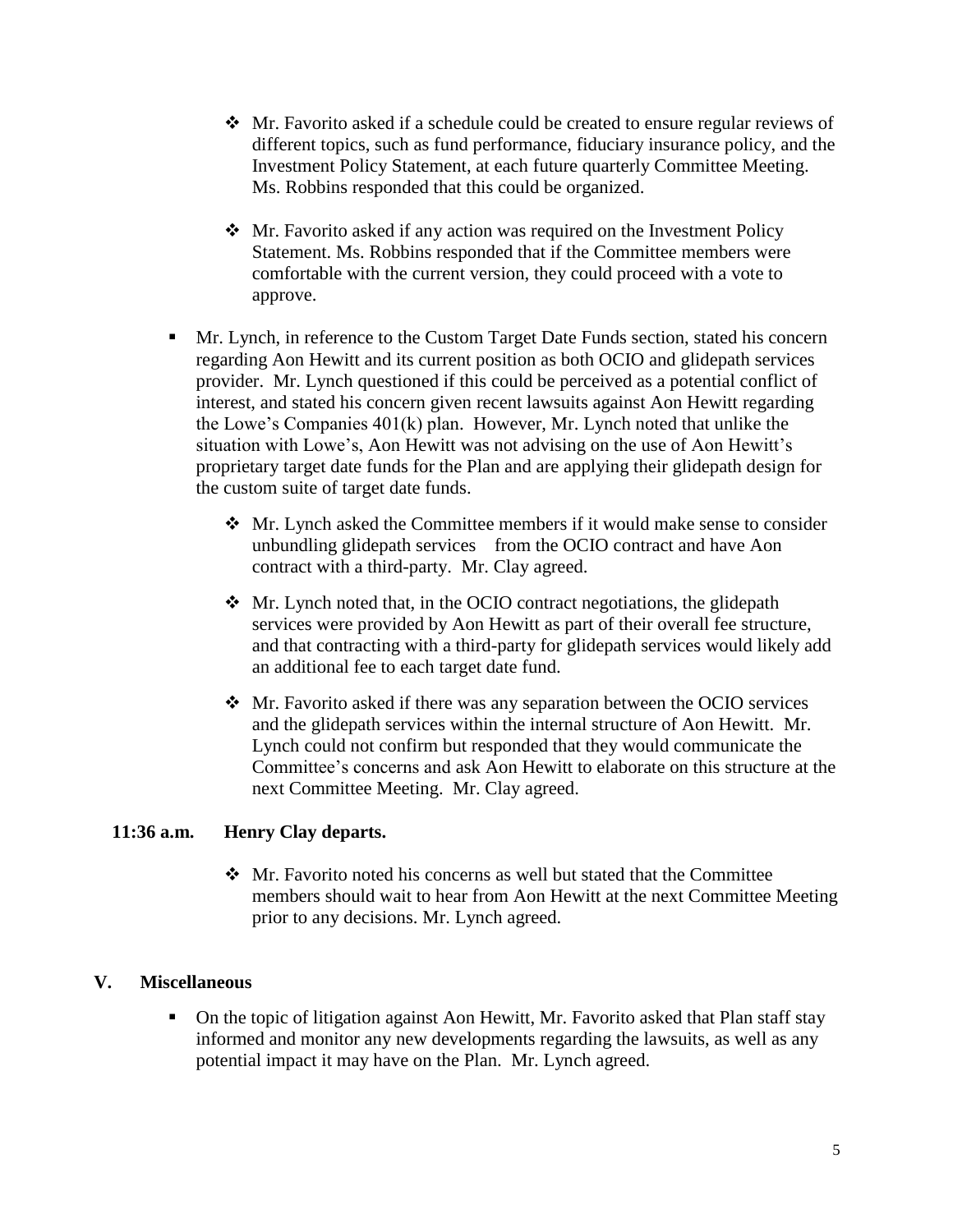- Mr. Favorito asked about the current budget and funding of the Plan. Mr. Lynch responded that the Plan currently did not have a budget beyond the \$200 plan administrative fee charged annually to participating nonprofits, beginning in their second year of participation.
- **•** Mr. Favorito asked if the Plan had a responsibility to show its budget for tax filing purposes. Ms. Robbins noted that, given the Plan was in its inaugural year, these assets were unavailable thus far. Mr. Lynch continued and stated that the Plan had posted an RFR for ERISA 3(16) fiduciary services.
- Mr. Lynch asked Mr. Favorito if it would be worth considering an amendment to the current H.29 legislation to allow for fundraising for Plan expenses. Mr. Favorito agreed with Mr. Lynch and asked that it be reviewed and suggested to the Treasury Legislative team as a potential amendment.
- **Lastly, Ms. Robbins reviewed key considerations for the Committee with respect to** allowing remote participation as governed by existing regulation that is designed to allow for participation while still encouraging committee members to attend in person, where possible. Specifically, Ms. Robbins listed the following as key standards for allowing remote participation:
	- ❖ Members must all be clearly audible to one another;
	- ❖ The meeting must have a physical (in-person) quorum;
	- ❖ If participating remotely, your vote does count;
	- ❖ Votes must be via role call when there is a remote participant; and
	- ❖ Should the Committee vote to allow remote participation, a Committee member may only participate remotely if physical attendance would be unreasonably difficult. According to Ms. Robbins, the Attorney General's office has not specifically defined what encompasses "unreasonably difficult," but that in the past remote participation would have been permitted for reasons of illness or geographic location.

Mr. Favorito asked for a motion to allow for remote participation, in accordance with the Attorney General's regulations, at all future Investment Committee meetings. Mr. Lynch made the motion to allow for remote participation in accordance with the Attorney General's regulations at all future Investment Committee meetings. Mr. Favorito seconded the motion.

# **VI. Future Meeting Dates**

Mr. Favorito asked for future meeting dates to be determined based on what would be most convenient for the attendees. Ms. Rooney noted that representatives from Aon Hewitt would be available for December 4, 2018, as they would be in attendance for the SMART Plan Deferred Compensation Committee Meeting that day. Mr. Favorito thanked Ms. Rooney and suggested the Committee Meeting be tentatively scheduled for December 4, 2018 as well.

### **VII. Close of Meeting**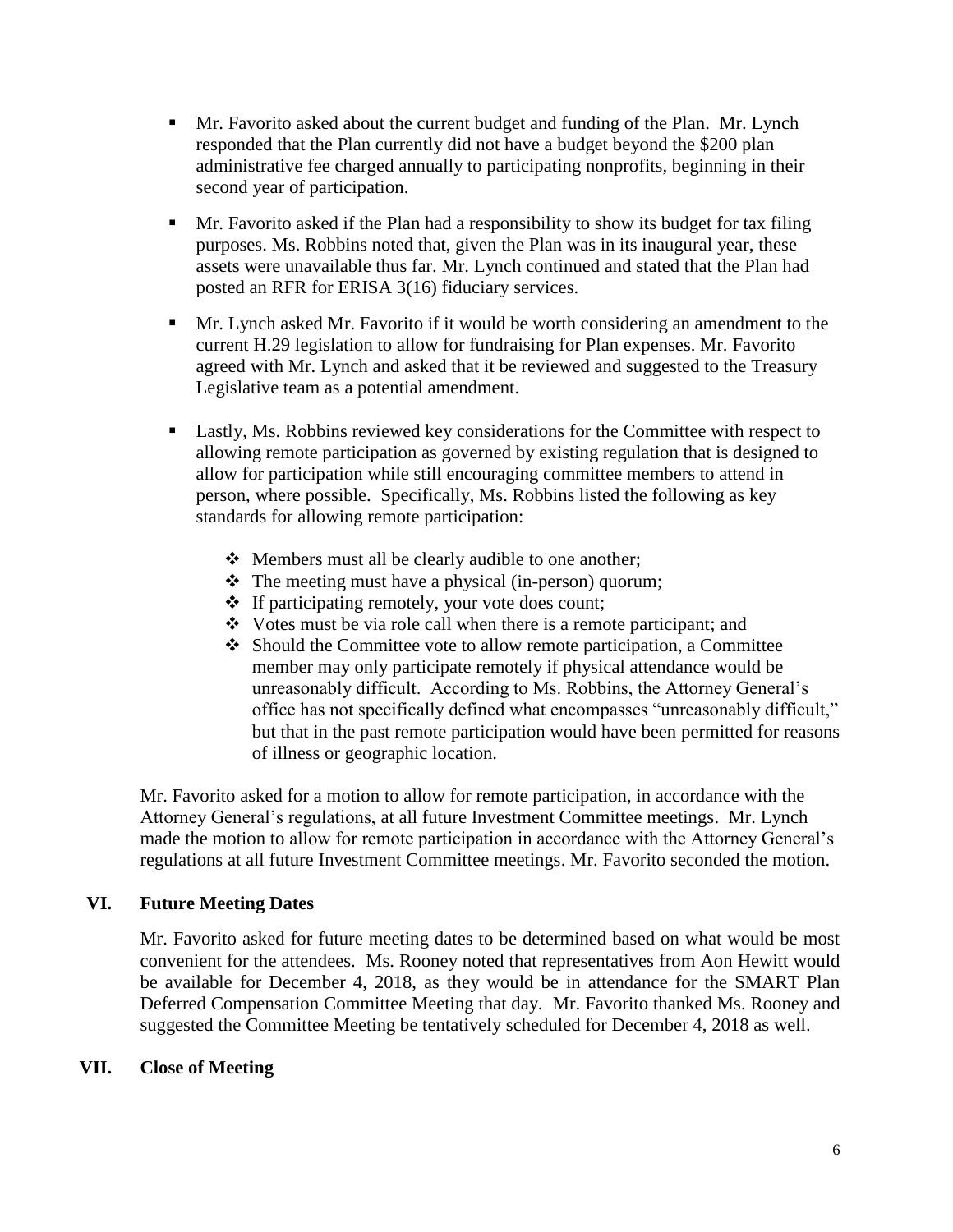# **11:45 a.m. Close of Meeting.**

Motion to adjourn by Mr. Favorito seconded by Mr. Lynch.